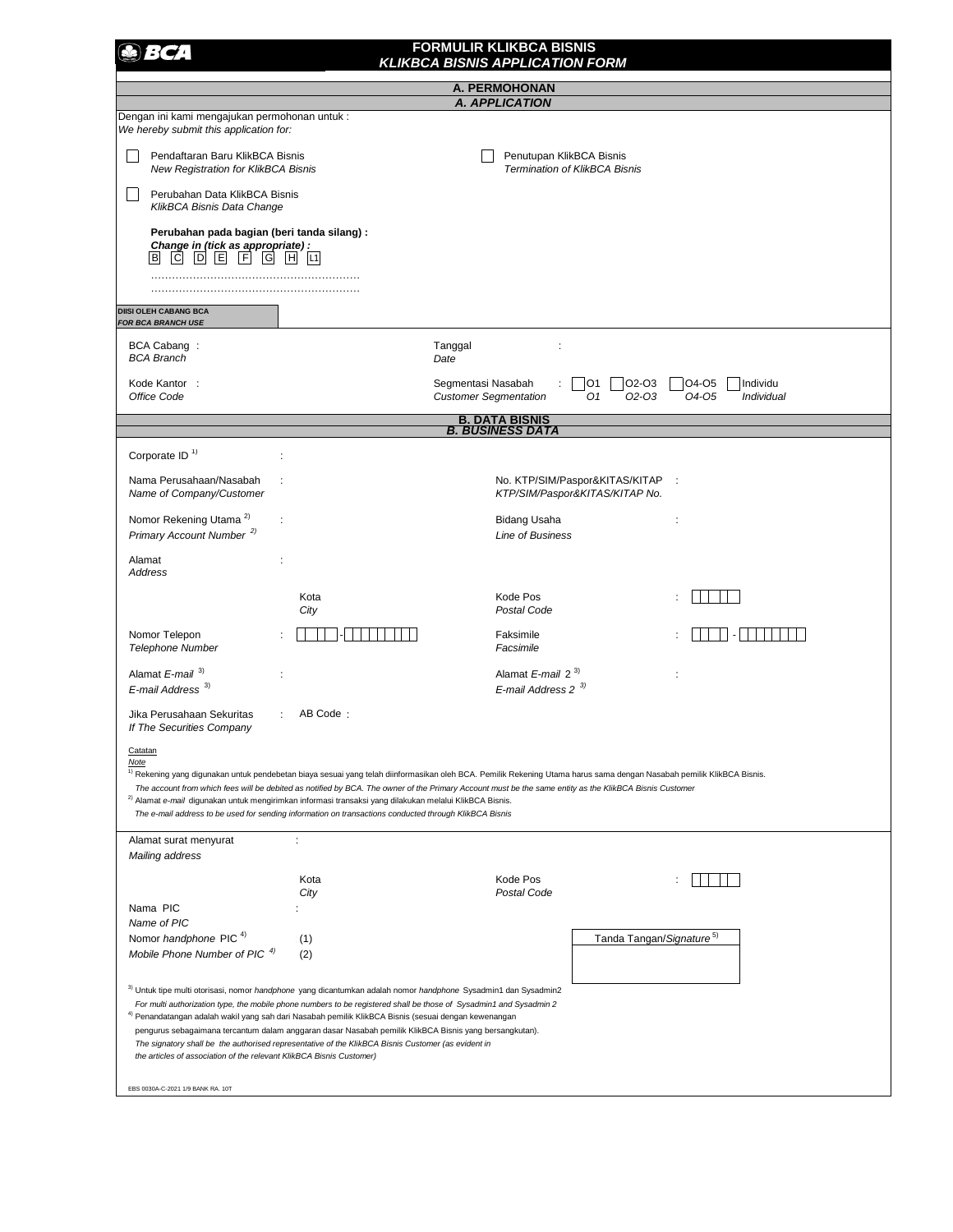|                                                                                                                                                                                  | <b>C. PAKET KLIKBCA BISNIS</b><br>C. KLIKBCA BISNIS PACKAGE                 |                 |                                                    |       |
|----------------------------------------------------------------------------------------------------------------------------------------------------------------------------------|-----------------------------------------------------------------------------|-----------------|----------------------------------------------------|-------|
|                                                                                                                                                                                  |                                                                             |                 |                                                    |       |
| <b>Fasilitas</b> <sup>'</sup><br>Facility <sup>"</sup>                                                                                                                           | Otorisasi Transaksi <sup>*)</sup><br>Transaction Authorization <sup>7</sup> |                 |                                                    |       |
| Transaksi Finansial dan Non Finansial                                                                                                                                            | Single Otorisasi                                                            |                 | Multi Otorisasi                                    |       |
| Financial and Non Financial Transactions<br>Transaksi Non Finansial                                                                                                              | Single Authorization                                                        |                 | <b>Multi Authorization</b>                         |       |
| <b>Non Financial Transaction</b>                                                                                                                                                 | Designated Account")                                                        |                 |                                                    |       |
|                                                                                                                                                                                  | Designated Account"                                                         |                 |                                                    |       |
| Catatan:<br>Note:                                                                                                                                                                | Ya                                                                          |                 | Tidak                                              |       |
| <sup>"</sup> Pilih salah satu<br><sup>7</sup> Choose as appropriate<br>") Diisi jika Multi Otorisasi. Pilih salah satu<br>**) Fill if Multi Authorization. Choose as appropriate | Yes                                                                         |                 | No                                                 |       |
|                                                                                                                                                                                  | D. LIMIT DAN USER ID KLIKBCA BISNIS                                         |                 |                                                    |       |
| Limit Harian Perusahaan                                                                                                                                                          | <b>D. KLIKBCA BISNIS LIMIT AND USER ID</b>                                  |                 |                                                    |       |
| <b>Company Daily Limit</b>                                                                                                                                                       |                                                                             |                 |                                                    |       |
| Jenis transaksi / Transcation type<br><b>Transfer Dana</b>                                                                                                                       |                                                                             |                 | Limit Nominal Transaksi / Limit on Transaction Amt | HEI*) |
| <b>Funds Transfer</b>                                                                                                                                                            |                                                                             |                 |                                                    |       |
| a. ke Rekening Sendiri<br>to Own Account                                                                                                                                         |                                                                             | Rp              |                                                    |       |
| b. ke Rekening Sendiri Dalam Mata Uang Asing (Mata Uang Sama)                                                                                                                    |                                                                             | Rp              |                                                    |       |
| to Own Account in Foreign Currency (Same Currency)<br>c. ke Rekening Sendiri Dalam Mata Uang Asing (Mata Uang Berbeda)                                                           |                                                                             | Rp              |                                                    |       |
| to Own Account in Foreign Currency (Cross Currency)                                                                                                                              |                                                                             |                 |                                                    |       |
| d. ke Rekening BCA Lainnya<br>to Other BCA Bank Account                                                                                                                          |                                                                             | Rp              |                                                    |       |
| e. ke Rekening BCA Lainnya Dalam Mata Uang Asing (Mata Uang Sama)                                                                                                                |                                                                             | Rp              |                                                    |       |
| to Other BCA Bank Account in Foreign Currency (Same Currency)                                                                                                                    |                                                                             |                 |                                                    |       |
| ke Rekening BCA Lainnya Dalam Mata Uang Asing (Mata Uang Berbeda)<br>to Other BCA Bank Account in Foreign Currency (Cross Currency)                                              |                                                                             | Rp              |                                                    |       |
| g. ke Rekening di Bank Lain - Dalam Negeri (LLG, Online dan BI-FAST)                                                                                                             |                                                                             | Rp              |                                                    |       |
| to Domestic Bank (LLG, Online and BI-FAST)<br>h. ke Rekening di Bank Lain - Dalam Negeri (RTGS)                                                                                  |                                                                             | Rp              |                                                    |       |
| to Domestic Bank (RTGS)                                                                                                                                                          |                                                                             |                 |                                                    |       |
| i. ke Rekening di Bank Lain Dalam Mata Uang Asing (Mata Uang Sama)<br>Outward Remittance (Same Currency)                                                                         |                                                                             | Rp              |                                                    |       |
| ke Rekening di Bank Lain Dalam Mata Uang Asing (Mata Uang Berbeda)                                                                                                               |                                                                             | Rp              |                                                    |       |
| Outward Remittance (Cross Currency)<br>k. ke BCA Virtual Account                                                                                                                 |                                                                             | Rp              |                                                    |       |
| to BCA Virtual Account                                                                                                                                                           |                                                                             |                 |                                                    |       |
| <b>Account Sweeping/ Account Sweeping</b><br>a. Sweep-In                                                                                                                         |                                                                             | Rp              |                                                    |       |
| Sweep-In                                                                                                                                                                         |                                                                             |                 |                                                    |       |
| b. Sweep-In dalam Mata Uang Asing (Mata Uang Sama)<br>Sweep-In in Foreign Currency (Same Currency)                                                                               |                                                                             | Rp              |                                                    |       |
| c. Sweep Out                                                                                                                                                                     |                                                                             | Rp              |                                                    |       |
| Sweep Out<br>d. Sweep Out dalam Mata Uang Asing (Mata Uang Sama)                                                                                                                 |                                                                             | Rp              |                                                    |       |
| Sweep Out in Foreign Currency (Same Currency)                                                                                                                                    |                                                                             |                 |                                                    |       |
| e. Sweep Balance<br>Sweep Balance                                                                                                                                                |                                                                             | Rp              |                                                    |       |
| Sweep Balance dalam Mata Uang Asing (Mata Uang Sama)                                                                                                                             |                                                                             | Rp              |                                                    |       |
| Sweep Balance in Foreign Currency (Same Currency)<br><b>Mass Fund Transfer System (MFTS)</b>                                                                                     |                                                                             |                 |                                                    |       |
| a. Auto-Collection                                                                                                                                                               |                                                                             | <b>Rp</b>       |                                                    |       |
| Multi Transaksi / Multi Transaction<br>a. Multi Auto-Transfer ke Rekening BCA lainnya                                                                                            |                                                                             | <b>Rp</b>       |                                                    |       |
| Multi Auto-Transfer to other BCA Bank Account                                                                                                                                    |                                                                             |                 |                                                    |       |
| b. Multi Auto-Transfer ke Rekening di Bank Lain - Dalam Negeri (LLG)<br>Multi Auto-Transfer to Domestic Bank (LLG)                                                               |                                                                             | <b>Rp</b>       |                                                    |       |
| c, Multi Auto-Transfer ke Rekening di Bank Lain - Dalam Negeri (RTGS)                                                                                                            |                                                                             | <b>Rp</b>       |                                                    |       |
| Multi Auto-Transfer to Domestic Bank (RTGS)<br>d. Multi Auto-Transfer ke BCA Virtual Account                                                                                     |                                                                             | <b>Rp</b>       |                                                    |       |
| Multi Auto-Transfer to BCA Virtual Account                                                                                                                                       |                                                                             |                 |                                                    |       |
| e. Multi Payroll ke Rekening BCA Lainnya<br>Multi Payroll to other BCA Bank Account                                                                                              |                                                                             | Rp              |                                                    |       |
| f. Multi Payroll ke Rekening di Bank Lain - Dalam Negeri (LLG)                                                                                                                   |                                                                             | <b>Rp</b>       |                                                    |       |
| Multi Pavroll to Domestic Bank (LLG)<br>g. Multi Payroll ke Rekening di Bank Lain - Dalam Negeri (RTGS)                                                                          |                                                                             | <b>Rp</b>       |                                                    |       |
| Multi Payroll to Domestic Bank (RTGS)                                                                                                                                            |                                                                             |                 |                                                    |       |
| <b>Manajemen Invoice</b><br><b>Invoice Management</b>                                                                                                                            |                                                                             |                 |                                                    |       |
| a. Manajemen Invoice                                                                                                                                                             |                                                                             | <b>Rp</b>       |                                                    |       |
| Invoice Management<br>Nama Seller / Buyer:                                                                                                                                       |                                                                             |                 |                                                    |       |
| Seller / Buyer Name:                                                                                                                                                             |                                                                             |                 |                                                    |       |
| Pembayaran Pajak<br><b>Tax Payment</b>                                                                                                                                           |                                                                             |                 |                                                    |       |
| a. SSP                                                                                                                                                                           |                                                                             | Rp              |                                                    |       |
| b. Upload Pajak<br><b>Tax Upload</b>                                                                                                                                             |                                                                             | Rp              |                                                    |       |
| Lain-lain                                                                                                                                                                        |                                                                             |                 |                                                    |       |
| <b>Miscellaneous</b><br>a. Pembayaran Tagihan                                                                                                                                    |                                                                             | Rp              |                                                    |       |
| <b>Bills Payment</b>                                                                                                                                                             |                                                                             |                 |                                                    |       |
| b. B2B Pertamina<br>c. B2B e-Commerce                                                                                                                                            |                                                                             | Rp<br>Rp        |                                                    |       |
| d.                                                                                                                                                                               |                                                                             | <b>Rp</b>       |                                                    |       |
| е.<br>f.                                                                                                                                                                         |                                                                             | Rp<br><b>Rp</b> |                                                    |       |
| g.                                                                                                                                                                               |                                                                             | <b>Rp</b>       |                                                    |       |
| Fitur khusus / Special featrures                                                                                                                                                 |                                                                             |                 |                                                    |       |

Situr khusus / *Special featrures*<br>\*) Beri tanda tick ( i wituk tambah dan tanda silang ( ⊠ ) untuk hapus. / Give *tick* ( ⊙ ) to add and cross ( ⊠ ) to delete<br>\* Lanjukan pengisian data pada Lampiran Data Kerja Sama HEI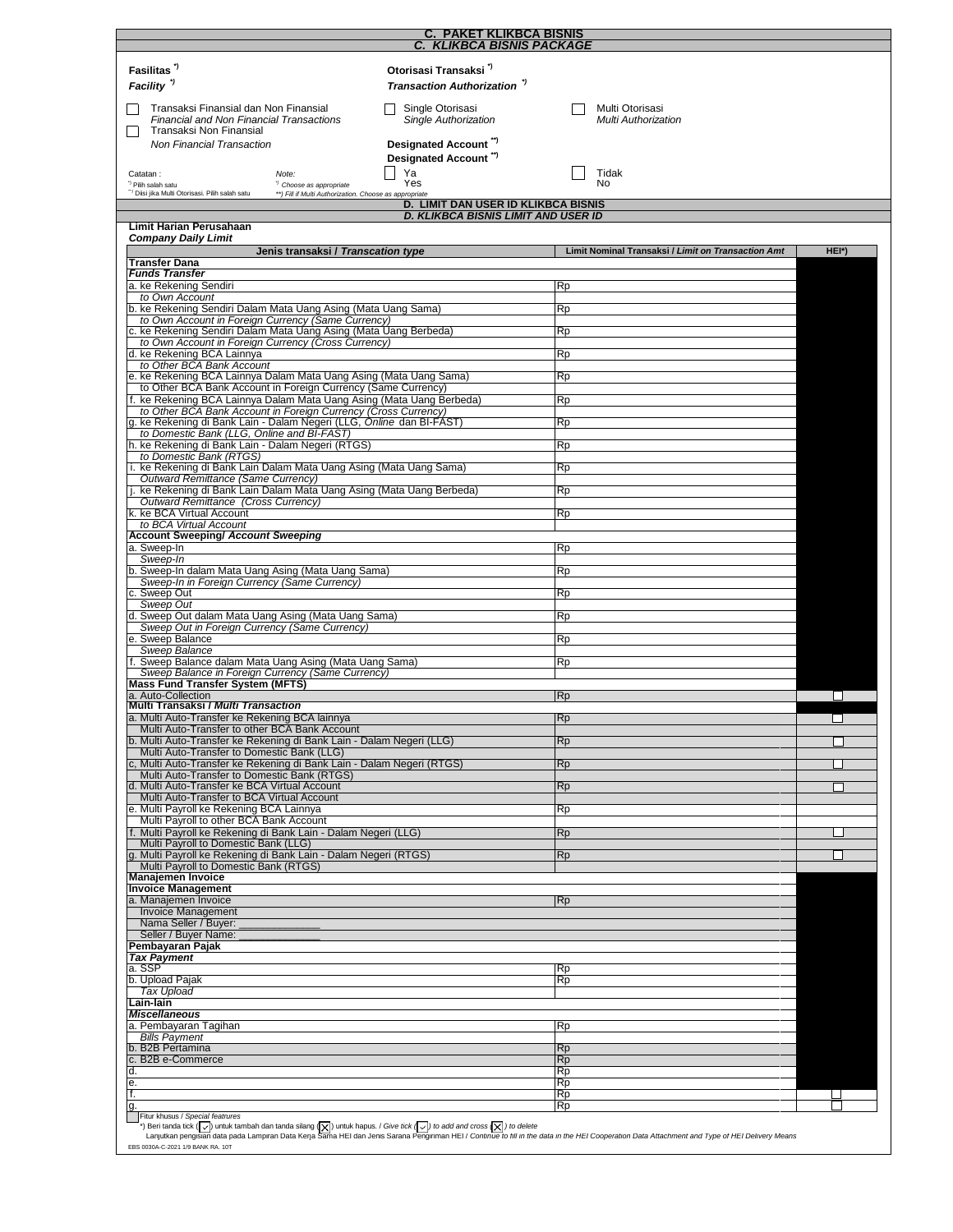|                        |                                                                                                                                                          |                                                                                                                                                                                                                                                                                                                                                                                                                                                                                                                                                                                                                                                                                                                                                                                                                                                                                                                                                                                                                                                                                 |                                    | D. LIMIT DAN USER ID KLIKBCA BISNIS<br><b>D. KLIKBCA BISNIS LIMIT AND USER ID</b> |              |                     |                                                                                                                                 |                                                                                                    |
|------------------------|----------------------------------------------------------------------------------------------------------------------------------------------------------|---------------------------------------------------------------------------------------------------------------------------------------------------------------------------------------------------------------------------------------------------------------------------------------------------------------------------------------------------------------------------------------------------------------------------------------------------------------------------------------------------------------------------------------------------------------------------------------------------------------------------------------------------------------------------------------------------------------------------------------------------------------------------------------------------------------------------------------------------------------------------------------------------------------------------------------------------------------------------------------------------------------------------------------------------------------------------------|------------------------------------|-----------------------------------------------------------------------------------|--------------|---------------------|---------------------------------------------------------------------------------------------------------------------------------|----------------------------------------------------------------------------------------------------|
|                        |                                                                                                                                                          | User ID Maker/Releaser (hanya untuk permohonan paket dengan "Single Otorisasi")<br>User ID Maker/Releaser (for "Single Authorization" package application only)                                                                                                                                                                                                                                                                                                                                                                                                                                                                                                                                                                                                                                                                                                                                                                                                                                                                                                                 |                                    |                                                                                   |              |                     |                                                                                                                                 |                                                                                                    |
| No.                    | Nama/ Name                                                                                                                                               | No. KTP/SIM/                                                                                                                                                                                                                                                                                                                                                                                                                                                                                                                                                                                                                                                                                                                                                                                                                                                                                                                                                                                                                                                                    | User ID $1$                        | No. HP                                                                            | <b>Email</b> | Level <sup>21</sup> | Limit $(Rp)$ <sup>3)</sup>                                                                                                      |                                                                                                    |
| 1                      |                                                                                                                                                          |                                                                                                                                                                                                                                                                                                                                                                                                                                                                                                                                                                                                                                                                                                                                                                                                                                                                                                                                                                                                                                                                                 |                                    |                                                                                   |              |                     |                                                                                                                                 | Baru<br>$\mathbf{I}$<br>New<br>Ubah<br>l 1<br>Change<br>Hapus<br>$\mathsf{I}$<br>Delete            |
| 2                      |                                                                                                                                                          |                                                                                                                                                                                                                                                                                                                                                                                                                                                                                                                                                                                                                                                                                                                                                                                                                                                                                                                                                                                                                                                                                 |                                    |                                                                                   |              |                     |                                                                                                                                 | Ш<br>Baru<br>New<br>Ubah<br>l 1<br>Change<br>Hapus<br>$\mathbf{I}$<br>Delete                       |
| 3                      |                                                                                                                                                          |                                                                                                                                                                                                                                                                                                                                                                                                                                                                                                                                                                                                                                                                                                                                                                                                                                                                                                                                                                                                                                                                                 |                                    |                                                                                   |              |                     |                                                                                                                                 | Baru<br>$\blacksquare$<br>New<br>Ubah<br>$\mathsf{L}$<br>Change<br>Hapus<br>$\mathsf{L}$<br>Delete |
| 4                      |                                                                                                                                                          |                                                                                                                                                                                                                                                                                                                                                                                                                                                                                                                                                                                                                                                                                                                                                                                                                                                                                                                                                                                                                                                                                 |                                    |                                                                                   |              |                     |                                                                                                                                 | Baru<br>$\mathsf{L}$<br>New<br>Ubah<br>$\mathbf{I}$<br>Change<br>Hapus<br>l 1<br>Delete            |
| 5                      |                                                                                                                                                          |                                                                                                                                                                                                                                                                                                                                                                                                                                                                                                                                                                                                                                                                                                                                                                                                                                                                                                                                                                                                                                                                                 |                                    |                                                                                   |              |                     |                                                                                                                                 | $\mathbf{I}$<br>Baru<br>New<br>Ubah<br>$\mathsf{I}$<br>Change<br>Hapus<br>$\mathbf{I}$<br>Delete   |
| Catatan<br><b>Note</b> | 1. Diisi dengan alfanumerik 8 - 12 digit<br>Enter 8-12 alphanumeric digits<br>3. Diisi dengan limit per transaksi.<br>Fill in with per transaction limit | 2. Diisi dengan M untuk level Maker, R untuk level Releaser, atau MR untuk level Maker dan Releaser<br>Enter M for Maker level, R for Releaser, or MR for Maker and Releaser Level<br>4. Diisi dengan Baru untuk penginputan data baru, Hapus untuk penghapusan data, atau Ubah untuk perubahan data.<br>Enter New for new data input, Delete for data removal or Change for data change<br>5. Maker adalah level user ID yang bertugas untuk membuat transaksi dan dikirim untuk disetujui oleh releaser.<br>Maker shall be the user ID level responsible for making transaction and deliver such transaction to be approved by the releaser.<br>Releaser adalah level user ID yang bertugas untuk mengotorisasi transaksi atau membatalkan transaksi yang akan dikirim ke BCA.<br>Releaser shall be the user ID level responsible for authorizing or cancelling a transaction to be sent to BCA.<br>User ID System Administrator (hanya untuk permohonan paket dengan "Multi Otorisasi")<br>System Administrator User ID (for "Multi Authorization" package application only) |                                    |                                                                                   |              |                     |                                                                                                                                 |                                                                                                    |
| No.                    | User ID                                                                                                                                                  | Nama/Name                                                                                                                                                                                                                                                                                                                                                                                                                                                                                                                                                                                                                                                                                                                                                                                                                                                                                                                                                                                                                                                                       | No. KTP/SIM/<br>Paspor&KITAS/KITAP |                                                                                   | <b>Email</b> |                     | Keterangan/Remarks <sup>1</sup> )                                                                                               |                                                                                                    |
| 1                      | SYSADMIN1 $^{2}$ )                                                                                                                                       |                                                                                                                                                                                                                                                                                                                                                                                                                                                                                                                                                                                                                                                                                                                                                                                                                                                                                                                                                                                                                                                                                 |                                    | No. HP:<br>Email:                                                                 |              |                     | Baru<br>New<br>Ubah dengan KeyBCA yang sama<br>Change with the same KeyBCA<br>Ubah dengan KeyBCA Baru<br>Change with new KeyBCA |                                                                                                    |
| 2                      | SYSADMIN2 <sup>2</sup> )                                                                                                                                 |                                                                                                                                                                                                                                                                                                                                                                                                                                                                                                                                                                                                                                                                                                                                                                                                                                                                                                                                                                                                                                                                                 |                                    | No. HP:<br>Email:                                                                 |              |                     | Baru<br>New<br>Ubah dengan KeyBCA yang sama<br>Change with the same KeyBCA<br>Ubah dengan KeyBCA Baru<br>Change with new KeyBCA |                                                                                                    |
|                        |                                                                                                                                                          | 1) Apabila User ID Sysadmin 1 atau Sysadmin 2 akan dikuasakan kepada orang lain, maka Nasabah pemilik KeyBCA Bisnis harus mengisi bagian E. Penunjukan System Administrator (Sysadmin)<br>If Sysadmin1 and Sysadmin 2 will be delegated to another person, the KeyBCA Bisnis Customer must complete section E. Appointment of System Administrator (Sysadmin)<br><sup>2</sup> ) Wewenang Sysadmin 1 dan Sysadmin 2 dapat dilihat pada bagian E                                                                                                                                                                                                                                                                                                                                                                                                                                                                                                                                                                                                                                  |                                    |                                                                                   |              |                     |                                                                                                                                 |                                                                                                    |

 *The authorities of Sysadmin1 and Sysadmin 2 can be found in section E*

EBS 0030A-C-2021 1/9 BANK RA. 10T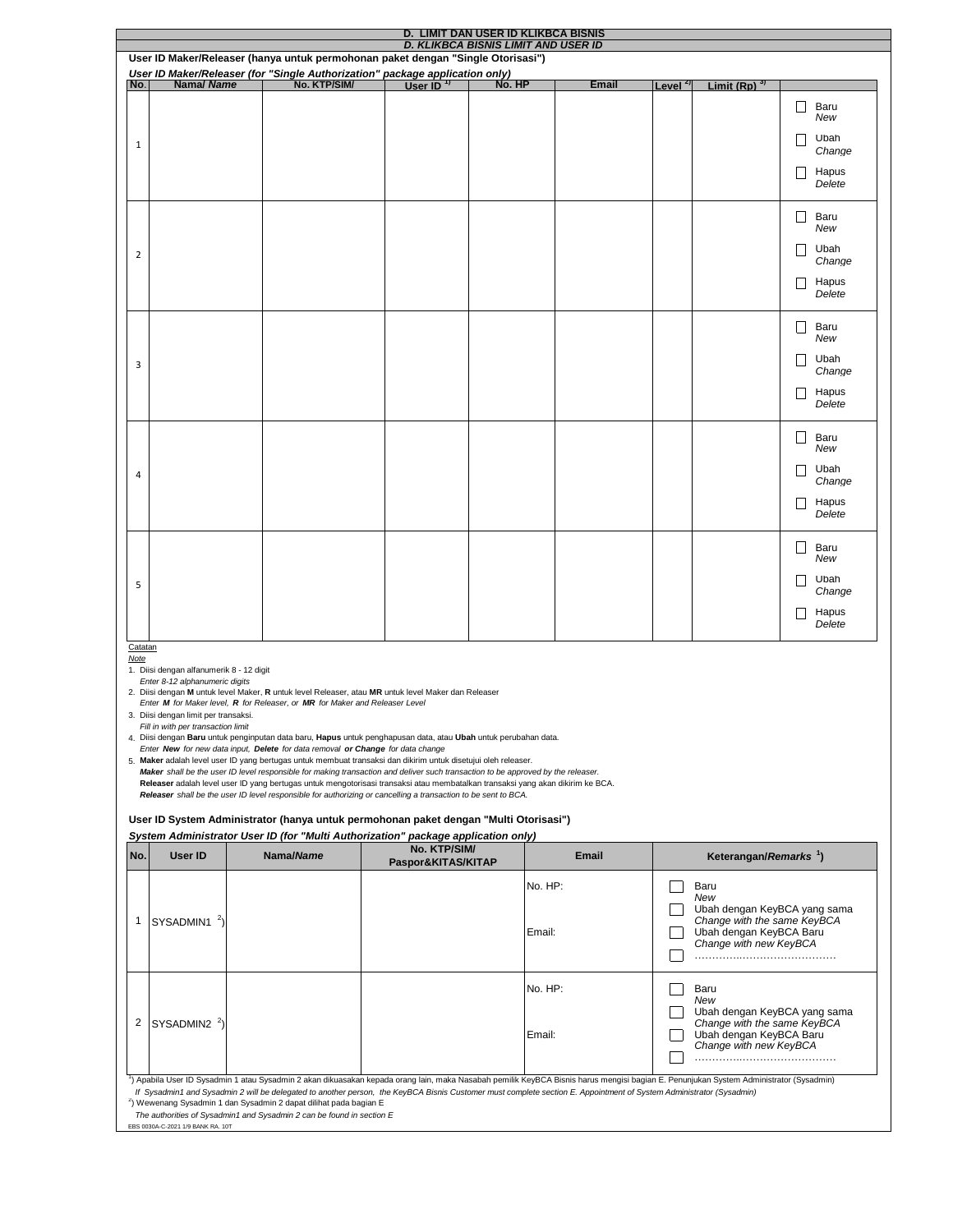|                                                                                                                                                                        | E.  PENUNJUKAN SYSTEM ADMINISTRATOR (SYSADMIN)                                                                                                                                                                                                                                                                                                                                                                                                                                                                                                                                                                                                                                                                                                                                                                                                                                                                                                                                                                                                                                                                                                      |                                                                                                                                                                                                      |                          |                                                                                                                                                                                           |
|------------------------------------------------------------------------------------------------------------------------------------------------------------------------|-----------------------------------------------------------------------------------------------------------------------------------------------------------------------------------------------------------------------------------------------------------------------------------------------------------------------------------------------------------------------------------------------------------------------------------------------------------------------------------------------------------------------------------------------------------------------------------------------------------------------------------------------------------------------------------------------------------------------------------------------------------------------------------------------------------------------------------------------------------------------------------------------------------------------------------------------------------------------------------------------------------------------------------------------------------------------------------------------------------------------------------------------------|------------------------------------------------------------------------------------------------------------------------------------------------------------------------------------------------------|--------------------------|-------------------------------------------------------------------------------------------------------------------------------------------------------------------------------------------|
|                                                                                                                                                                        |                                                                                                                                                                                                                                                                                                                                                                                                                                                                                                                                                                                                                                                                                                                                                                                                                                                                                                                                                                                                                                                                                                                                                     | E. APPOINTMENT OF SYSTEM ADMINISTRATOR (SYSADMIN<br>Dengan ini kami ("Pemberi Kuasa") memberikan kuasa dengan hak substitusi kepada :                                                                |                          |                                                                                                                                                                                           |
|                                                                                                                                                                        | We (the "Grantor") hereby grant powers with the substitution right to:                                                                                                                                                                                                                                                                                                                                                                                                                                                                                                                                                                                                                                                                                                                                                                                                                                                                                                                                                                                                                                                                              |                                                                                                                                                                                                      |                          |                                                                                                                                                                                           |
| Nama / Name                                                                                                                                                            | Jabatan / Title                                                                                                                                                                                                                                                                                                                                                                                                                                                                                                                                                                                                                                                                                                                                                                                                                                                                                                                                                                                                                                                                                                                                     | <b>Alamat / Address</b>                                                                                                                                                                              | No. Kartu Identitas      | Peran / Role                                                                                                                                                                              |
|                                                                                                                                                                        |                                                                                                                                                                                                                                                                                                                                                                                                                                                                                                                                                                                                                                                                                                                                                                                                                                                                                                                                                                                                                                                                                                                                                     |                                                                                                                                                                                                      | <b>Identity Card No.</b> |                                                                                                                                                                                           |
|                                                                                                                                                                        |                                                                                                                                                                                                                                                                                                                                                                                                                                                                                                                                                                                                                                                                                                                                                                                                                                                                                                                                                                                                                                                                                                                                                     |                                                                                                                                                                                                      |                          | Sysadmin 1                                                                                                                                                                                |
|                                                                                                                                                                        |                                                                                                                                                                                                                                                                                                                                                                                                                                                                                                                                                                                                                                                                                                                                                                                                                                                                                                                                                                                                                                                                                                                                                     |                                                                                                                                                                                                      |                          | Sysadmin 2                                                                                                                                                                                |
|                                                                                                                                                                        |                                                                                                                                                                                                                                                                                                                                                                                                                                                                                                                                                                                                                                                                                                                                                                                                                                                                                                                                                                                                                                                                                                                                                     | baik masing-masing maupun bersama-sama selanjutnya disebut sebagai "Sysadmin1" dan "Sysadmin2".<br>whether individually or collectively hereinafter referred to as "Sysadmin1" and "Sysadmin2".      |                          |                                                                                                                                                                                           |
|                                                                                                                                                                        |                                                                                                                                                                                                                                                                                                                                                                                                                                                                                                                                                                                                                                                                                                                                                                                                                                                                                                                                                                                                                                                                                                                                                     |                                                                                                                                                                                                      |                          |                                                                                                                                                                                           |
|                                                                                                                                                                        |                                                                                                                                                                                                                                                                                                                                                                                                                                                                                                                                                                                                                                                                                                                                                                                                                                                                                                                                                                                                                                                                                                                                                     | <b>SPECIFICALLY</b>                                                                                                                                                                                  |                          |                                                                                                                                                                                           |
| Untuk dan atas nama Pemberi Kuasa:<br>For and on behalf of the Grantor:<br>A. Sysadmin1<br>B. Sysadmin2<br>3. Menunjuk Sysadmin 1 dan 2<br>To appoint Sysadmin 1 and 2 | 1. Menggunakan User ID dengan level Sysadmin<br>To use the User ID with Sysadmin level<br>2. Melakukan tindakan sesuai wewenang Sysadmin, yaitu:<br>To take any actions according to the Sysadmin's authorities, namely:<br>* Membuat Workflow KlikBCA Bisnis<br>To create KlikBCA Bisnis Workflow<br>* Membuat User KlikBCA Bisnis (baik level Maker, Approver, maupun Releaser)<br>To create KlikBCA Bisnis User (whether Maker, Approver, or Releaser level)<br>* Membuat pengaturan Rekening yang akan diakses oleh masing-masing user<br>To manage the Account to be accessed by each user<br>* Menyetujui/membatalkan Workflow yang dibuat Sysadmin1<br>To approve/cancel the Workflow created by Sysadmin1<br>* Menyetujui/membatalkan Grup User KlikBCA Bisnis yang dibuat Sysadmin1<br>To approve/cancel the KlikBCA Bisnis User Group created by Sysadmin1<br>* Menyetujui/membatalkan User KlikBCA Bisnis yang dibuat Sysadmin1<br>To approve/cancel the KlikBCA Bisnis User created by Sysadmin1<br>* Menyetujui/membatalkan Pengaturan Rekening yang dibuat Sysadmin1<br>To approve/cancel the Account Management created by Sysadmin1 | * Membuat Grup User KlikBCA Bisnis (menentukan limit dan fasilitas yang akan diakses oleh user)<br>To create KlikBCA Bisnis User Group (determine the limit and facility to be acceseed by the user) |                          |                                                                                                                                                                                           |
|                                                                                                                                                                        | membebaskan BCA dari segala macam tuntutan dan atau gugatan dari pihak manapun.                                                                                                                                                                                                                                                                                                                                                                                                                                                                                                                                                                                                                                                                                                                                                                                                                                                                                                                                                                                                                                                                     | Segala akibat yang timbul sehubungan dengan pemberian kuasa ini menjadi tanggung jawab Pemberi Kuasa sepenuhnya dan dengan ini Pemberi Kuasa                                                         |                          |                                                                                                                                                                                           |
| claim from any parties.                                                                                                                                                |                                                                                                                                                                                                                                                                                                                                                                                                                                                                                                                                                                                                                                                                                                                                                                                                                                                                                                                                                                                                                                                                                                                                                     |                                                                                                                                                                                                      |                          |                                                                                                                                                                                           |
|                                                                                                                                                                        |                                                                                                                                                                                                                                                                                                                                                                                                                                                                                                                                                                                                                                                                                                                                                                                                                                                                                                                                                                                                                                                                                                                                                     |                                                                                                                                                                                                      |                          | Any consequences arising in relation to the grant of powers hereunder shall be the full responsibility of the Grantor and the Grantor hereby holds BCA harmless against any demand and or |
|                                                                                                                                                                        |                                                                                                                                                                                                                                                                                                                                                                                                                                                                                                                                                                                                                                                                                                                                                                                                                                                                                                                                                                                                                                                                                                                                                     | Dalam hal terjadi perselisihan antara Pemberi Kuasa dengan Sysadmin1 dan atau Sysadmin2, maka perselisihan tersebut akan diselesaikan oleh Pemberi Kuasa,                                            |                          |                                                                                                                                                                                           |
|                                                                                                                                                                        | Sysadmin1 dan atau Sysadmin2 tanpa melibatkan BCA.                                                                                                                                                                                                                                                                                                                                                                                                                                                                                                                                                                                                                                                                                                                                                                                                                                                                                                                                                                                                                                                                                                  | In the event of any dispute arising between the Grantor and Sysadmin1 and or Sysadmin2, such dispute shall be resolved by the Grantor, Sysadmin1 and or Sysadmin 2 without involving                 |                          |                                                                                                                                                                                           |
| <b>BCA</b>                                                                                                                                                             |                                                                                                                                                                                                                                                                                                                                                                                                                                                                                                                                                                                                                                                                                                                                                                                                                                                                                                                                                                                                                                                                                                                                                     |                                                                                                                                                                                                      |                          |                                                                                                                                                                                           |
|                                                                                                                                                                        | Demikian kami sampaikan dengan sebenarnya                                                                                                                                                                                                                                                                                                                                                                                                                                                                                                                                                                                                                                                                                                                                                                                                                                                                                                                                                                                                                                                                                                           |                                                                                                                                                                                                      |                          |                                                                                                                                                                                           |
|                                                                                                                                                                        | This power of attorney has been made properly.                                                                                                                                                                                                                                                                                                                                                                                                                                                                                                                                                                                                                                                                                                                                                                                                                                                                                                                                                                                                                                                                                                      |                                                                                                                                                                                                      |                          |                                                                                                                                                                                           |
|                                                                                                                                                                        |                                                                                                                                                                                                                                                                                                                                                                                                                                                                                                                                                                                                                                                                                                                                                                                                                                                                                                                                                                                                                                                                                                                                                     |                                                                                                                                                                                                      |                          |                                                                                                                                                                                           |
|                                                                                                                                                                        |                                                                                                                                                                                                                                                                                                                                                                                                                                                                                                                                                                                                                                                                                                                                                                                                                                                                                                                                                                                                                                                                                                                                                     |                                                                                                                                                                                                      |                          |                                                                                                                                                                                           |
|                                                                                                                                                                        |                                                                                                                                                                                                                                                                                                                                                                                                                                                                                                                                                                                                                                                                                                                                                                                                                                                                                                                                                                                                                                                                                                                                                     |                                                                                                                                                                                                      |                          |                                                                                                                                                                                           |
|                                                                                                                                                                        |                                                                                                                                                                                                                                                                                                                                                                                                                                                                                                                                                                                                                                                                                                                                                                                                                                                                                                                                                                                                                                                                                                                                                     |                                                                                                                                                                                                      |                          |                                                                                                                                                                                           |
|                                                                                                                                                                        |                                                                                                                                                                                                                                                                                                                                                                                                                                                                                                                                                                                                                                                                                                                                                                                                                                                                                                                                                                                                                                                                                                                                                     |                                                                                                                                                                                                      |                          |                                                                                                                                                                                           |
| Name, title, signature, company stamp *)                                                                                                                               | Nama, jabatan, tanda tangan, stempel perusahaan *)                                                                                                                                                                                                                                                                                                                                                                                                                                                                                                                                                                                                                                                                                                                                                                                                                                                                                                                                                                                                                                                                                                  |                                                                                                                                                                                                      |                          |                                                                                                                                                                                           |

\*) Jika Nasabah pemilik KlikBCA Bisnis berbentuk badan, penandatangan adalah wakil yang sah dari Nasabah pemilik KlikBCA Bisnis (sesuai dengan kewenangan<br>pengurus sebagaimana tercantum dalam anggaran dasar Nasabah pemilik

EBS 0030A-C-2021 1/9 BANK RA. 10T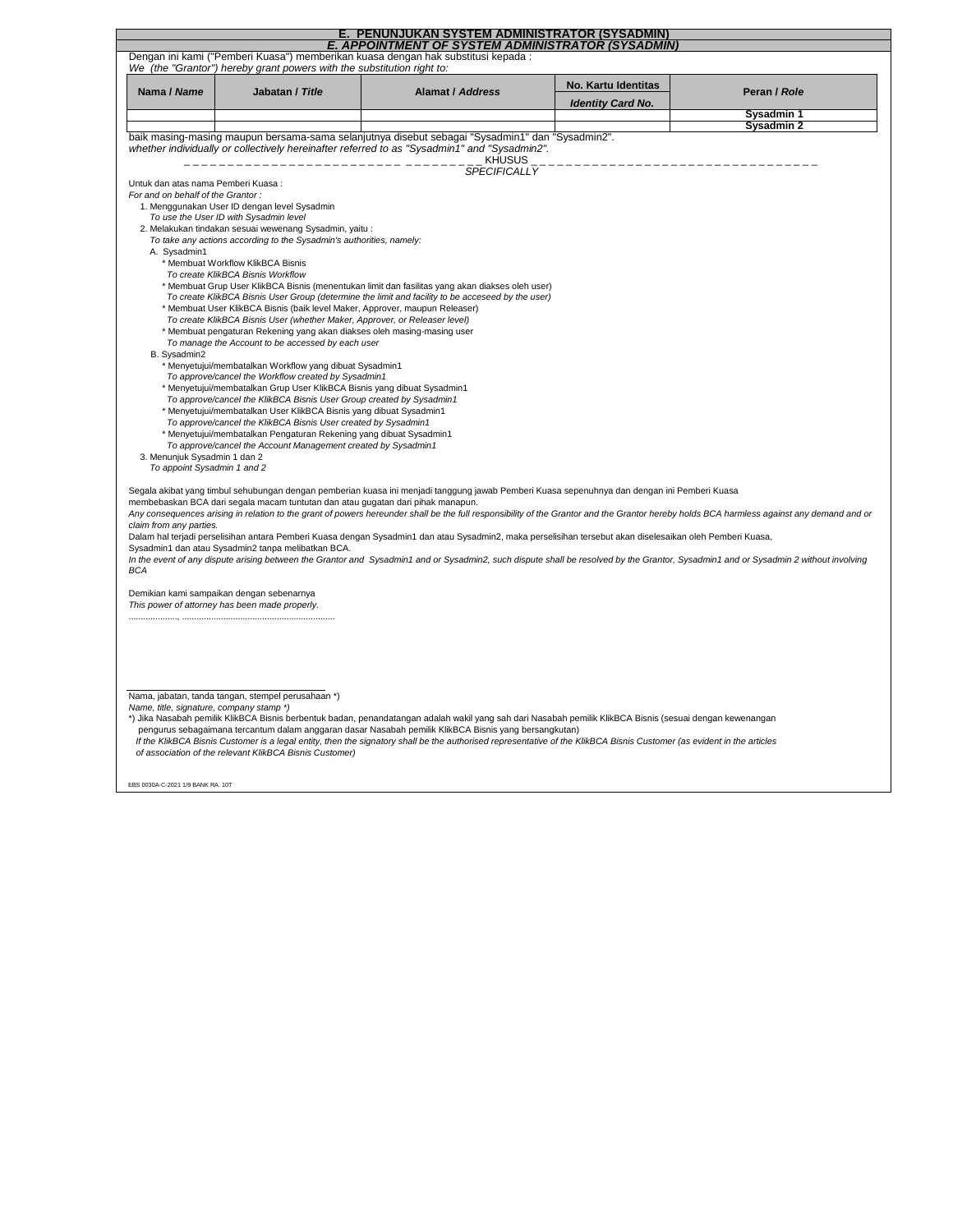|                |                                                                                                                                                                                                                                     |                              | <b>F. DATA REKENING</b><br>F. ACCOUNT DATA |                         |                                                                                                                                                                                    |
|----------------|-------------------------------------------------------------------------------------------------------------------------------------------------------------------------------------------------------------------------------------|------------------------------|--------------------------------------------|-------------------------|------------------------------------------------------------------------------------------------------------------------------------------------------------------------------------|
|                | I. Data Rekening Operasional *)                                                                                                                                                                                                     |                              |                                            |                         |                                                                                                                                                                                    |
|                | I. Operational Account Data*)                                                                                                                                                                                                       |                              |                                            |                         |                                                                                                                                                                                    |
|                |                                                                                                                                                                                                                                     |                              |                                            |                         |                                                                                                                                                                                    |
| No.            | No. Rekening                                                                                                                                                                                                                        | Nama Pemilik Rekening        |                                            | Jenis Rekening          | Keterangan/Remarks                                                                                                                                                                 |
|                | <b>Account No.</b>                                                                                                                                                                                                                  | <b>Account Holder's Name</b> |                                            | <b>Account Type</b>     |                                                                                                                                                                                    |
| 1              |                                                                                                                                                                                                                                     |                              |                                            |                         |                                                                                                                                                                                    |
| $\overline{2}$ |                                                                                                                                                                                                                                     |                              |                                            |                         |                                                                                                                                                                                    |
| 3              |                                                                                                                                                                                                                                     |                              |                                            |                         |                                                                                                                                                                                    |
|                |                                                                                                                                                                                                                                     |                              |                                            |                         |                                                                                                                                                                                    |
| 4              |                                                                                                                                                                                                                                     |                              |                                            |                         |                                                                                                                                                                                    |
| 5              |                                                                                                                                                                                                                                     |                              |                                            |                         |                                                                                                                                                                                    |
| 6              |                                                                                                                                                                                                                                     |                              |                                            |                         |                                                                                                                                                                                    |
| 7              |                                                                                                                                                                                                                                     |                              |                                            |                         |                                                                                                                                                                                    |
| 8              |                                                                                                                                                                                                                                     |                              |                                            |                         |                                                                                                                                                                                    |
| 9              |                                                                                                                                                                                                                                     |                              |                                            |                         |                                                                                                                                                                                    |
| 10             |                                                                                                                                                                                                                                     |                              |                                            |                         |                                                                                                                                                                                    |
|                | *) Rekening sumber dana yang digunakan untuk melakukan transaksi dengan sarana KlikBCA Bisnis.                                                                                                                                      |                              |                                            |                         |                                                                                                                                                                                    |
|                | Funds source account to be used for KlikBCA Bisnis transactions.                                                                                                                                                                    |                              |                                            |                         |                                                                                                                                                                                    |
|                | II. Data Rekening Lainnya (Deposito, Kartu Kredit, Data Merchant)                                                                                                                                                                   |                              |                                            |                         |                                                                                                                                                                                    |
|                | II. Other Accounts Data (Time Deposit, Credit Card, Merchant Data)                                                                                                                                                                  |                              |                                            |                         |                                                                                                                                                                                    |
|                | <b>Merchant Group:</b>                                                                                                                                                                                                              |                              |                                            |                         |                                                                                                                                                                                    |
| No.            | Jenis Data / Data Type                                                                                                                                                                                                              | Atas Nama / In the Name of   | Nomor / Number*)                           |                         | Keterangan / Remarks                                                                                                                                                               |
| $\mathbf{1}$   |                                                                                                                                                                                                                                     |                              |                                            |                         |                                                                                                                                                                                    |
| 2              |                                                                                                                                                                                                                                     |                              |                                            |                         |                                                                                                                                                                                    |
|                |                                                                                                                                                                                                                                     |                              |                                            |                         |                                                                                                                                                                                    |
| 3              |                                                                                                                                                                                                                                     |                              |                                            |                         |                                                                                                                                                                                    |
| 4<br>5         |                                                                                                                                                                                                                                     |                              |                                            |                         |                                                                                                                                                                                    |
|                | *) Nomor kartu kredit yang didaftarkan adalah nomor BCA Card atau Customer Number                                                                                                                                                   |                              |                                            |                         |                                                                                                                                                                                    |
|                | The credit card number to be registered shall be the BCA Card or Customer Number                                                                                                                                                    |                              |                                            |                         |                                                                                                                                                                                    |
|                | III. Data transaksi Multi Payroll dan Auto Collection<br>III. Data of Multi Payroll and Auto Collection transactions                                                                                                                |                              |                                            |                         |                                                                                                                                                                                    |
|                |                                                                                                                                                                                                                                     |                              |                                            |                         |                                                                                                                                                                                    |
|                |                                                                                                                                                                                                                                     |                              |                                            |                         |                                                                                                                                                                                    |
|                | Kode Perusahaan                                                                                                                                                                                                                     |                              |                                            |                         |                                                                                                                                                                                    |
| No.            | (Diisi Cabang BCA)                                                                                                                                                                                                                  | No. Rekening                 | <b>Nama Pemilik Rekening</b>               | Jenis Transaksi         | Keterangan / Remarks                                                                                                                                                               |
|                |                                                                                                                                                                                                                                     |                              |                                            |                         |                                                                                                                                                                                    |
|                | <b>Company Code (For BCA</b><br><b>Branch Use)</b>                                                                                                                                                                                  | <b>Account No.</b>           | <b>Account Holder's Name</b>               | <b>Transaction Type</b> |                                                                                                                                                                                    |
| 1              |                                                                                                                                                                                                                                     |                              |                                            |                         |                                                                                                                                                                                    |
|                |                                                                                                                                                                                                                                     |                              |                                            |                         |                                                                                                                                                                                    |
| 2              |                                                                                                                                                                                                                                     |                              |                                            |                         |                                                                                                                                                                                    |
| 3              |                                                                                                                                                                                                                                     |                              |                                            |                         |                                                                                                                                                                                    |
| 4              |                                                                                                                                                                                                                                     |                              |                                            |                         |                                                                                                                                                                                    |
| 5<br>Catatan   |                                                                                                                                                                                                                                     |                              |                                            |                         |                                                                                                                                                                                    |
| <b>Note</b>    |                                                                                                                                                                                                                                     |                              |                                            |                         |                                                                                                                                                                                    |
|                | 1. Merchant group diisi oleh BCA Kantor Pusat dan hanya diisi untuk pendaftaran Inquiry Data Merchant.                                                                                                                              |                              |                                            |                         |                                                                                                                                                                                    |
|                | Merchant group shall be filled by BCA Head Office and shall be filled for Merchant Data Inquiry registration only.<br>2. Rekening, Kartu Kredit, dan Merchant ID harus diadministrasikan/diterbitkan oleh BCA.                      |                              |                                            |                         |                                                                                                                                                                                    |
|                | The Account, Credit Card, and Merchant ID must be administered/issued by BCA.                                                                                                                                                       |                              |                                            |                         |                                                                                                                                                                                    |
|                | 3. Merchant ID yang didaftarkan adalah merchant ID yang dimiliki oleh Nasabah pemilik KlikBCA Bisnis yang bersangkutan.<br>The Merchant ID to be registered shall be the merchant ID owned by the relevant KlikBCA Bisnis Customer. |                              |                                            |                         |                                                                                                                                                                                    |
|                | 4. Apabila jumlah rekening melebihi jumlah yang tersedia pada kolom di atas, maka dapat dilampirkan dalam formulir daftar rekening terpisah.                                                                                        |                              |                                            |                         |                                                                                                                                                                                    |
|                | If the number of accounts exceeds the available columns above, then a separate list of accounts may be attached hereto.                                                                                                             |                              |                                            |                         |                                                                                                                                                                                    |
|                | yang tercatat di BCA.                                                                                                                                                                                                               |                              |                                            |                         | 5. Kolom Nomor dan Nama Pemilik Rekening sebagaimana dimaksud dalam butir F.I dan Data Rekening Lainnya sebagaimana dimaksud dalam butir F.II di atas diisi sesuai dengan data     |
|                |                                                                                                                                                                                                                                     |                              |                                            |                         | The Account Number and Account Holder's Name columns as specified in point F.I and Other Accounts Data as specified in point F.II above shall be filled in accordance with         |
|                | the data recorded at BCA.                                                                                                                                                                                                           |                              |                                            |                         |                                                                                                                                                                                    |
|                | 6. Keterangan diisi dengan Baru untuk penginputan data baru atau Hapus untuk penghapusan data.                                                                                                                                      |                              |                                            |                         |                                                                                                                                                                                    |
|                | To be filled with New for new data input or Delete for data removal.<br>7. Rekening utama dan rekening operasional adalah rekening yang harus didaftarkan di BCA yang dapat di-inquiry, didebet dan dikredit                        |                              |                                            |                         |                                                                                                                                                                                    |
|                | The primary account and the operational account shall be the accounts registered with BCA and that can be inquired, debited and credited.                                                                                           |                              |                                            |                         |                                                                                                                                                                                    |
|                |                                                                                                                                                                                                                                     |                              |                                            |                         | 8. Untuk pendaftaran baru KlikBCA Bisnis kode perusahaan harus diisi oleh cabang yang menerima permohonan fasilitas KlikBCA Bisnis. Sedangkan untuk penghapusan dan perubahan      |
|                | kode perusahaan diisi oleh Nasabah pemilik KlikBCA Bisnis.                                                                                                                                                                          |                              |                                            |                         | For new registration for KlikBCA Bisnis, the company code must be filled by the branch receiving the application form for KlikBCA Bisnis. while deletion or change of company code |
|                | shall be filled by the KlikBCA Bisnis Customer.                                                                                                                                                                                     |                              |                                            |                         |                                                                                                                                                                                    |
|                | 9. Rekening yang didaftarkan untuk Transaksi Auto Collection adalah rekening yang dikredit, sedangkan rekening yang didaftarkan untuk Transaksi Multi Payroll adalah                                                                |                              |                                            |                         |                                                                                                                                                                                    |
|                | rekening yang didebet.                                                                                                                                                                                                              |                              |                                            |                         |                                                                                                                                                                                    |
|                | The account to be registered for Auto Collection Transaction shall be the account to be credited, while the account to be registered for Multi Payroll Transactions shall be<br>the account to be debited.                          |                              |                                            |                         |                                                                                                                                                                                    |
|                |                                                                                                                                                                                                                                     |                              |                                            |                         |                                                                                                                                                                                    |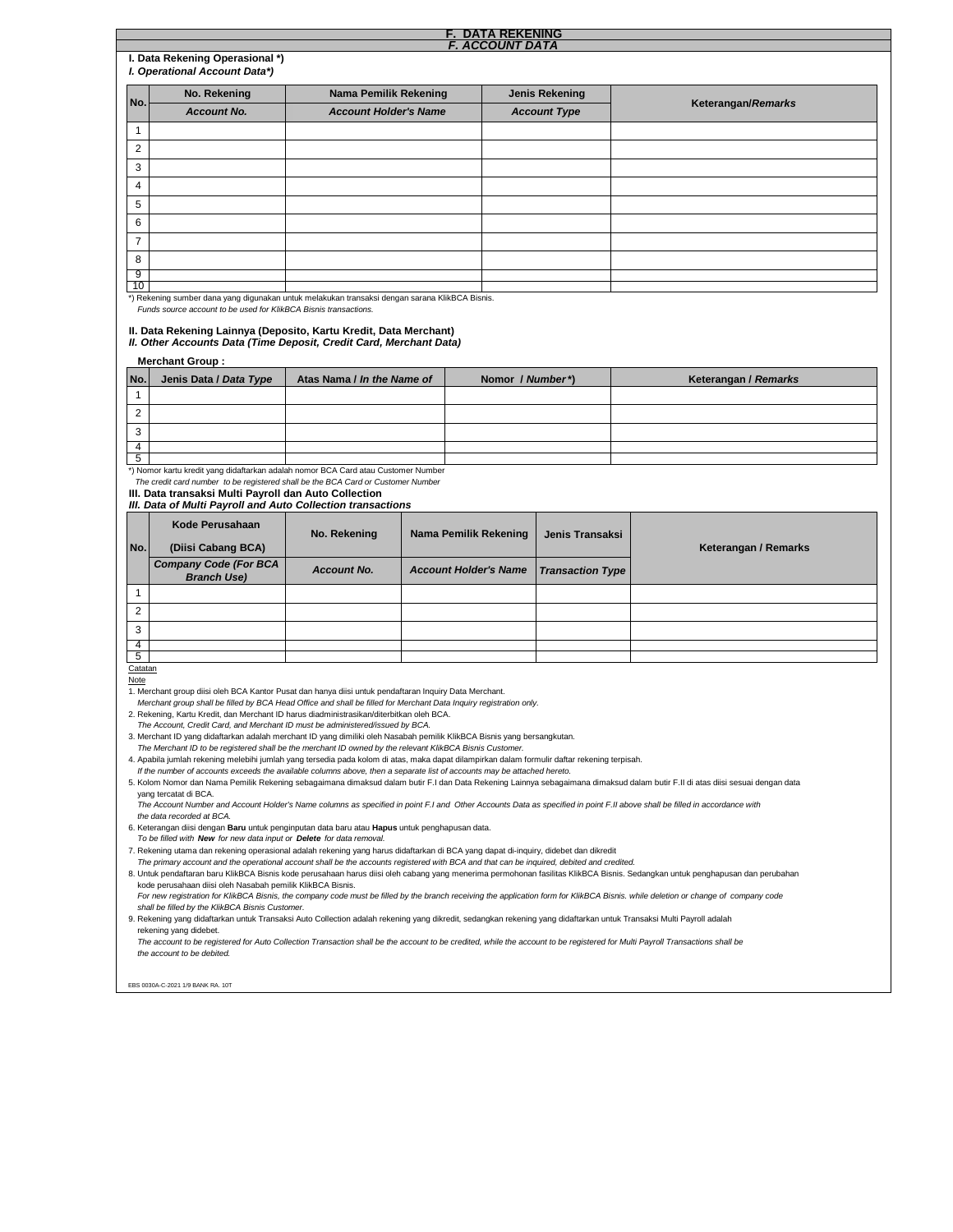|                |           |                                                                                                                                                                                                      | <b>G. FASILITAS</b><br><b>G. FACILITY</b> |                                                                                  |                           |
|----------------|-----------|------------------------------------------------------------------------------------------------------------------------------------------------------------------------------------------------------|-------------------------------------------|----------------------------------------------------------------------------------|---------------------------|
|                |           |                                                                                                                                                                                                      |                                           |                                                                                  |                           |
|                |           | I. Fasilitas Inquiry Detail Multi Payroll <sup>1)</sup> dan Laporan Portofolio Nasabah <sup>2)</sup><br>I. Payroll Detail Inquiry Facility <sup>1)</sup> and Customer Portfolio Report <sup>2)</sup> |                                           |                                                                                  |                           |
| No.            | Nama/Name | No. KTP/SIM/<br>Paspor&KITAS/KITAP                                                                                                                                                                   | <b>User ID</b>                            | <b>Fasilitas / Facility</b>                                                      | Keterangan/<br>Remarks *) |
| $\mathbf{1}$   |           |                                                                                                                                                                                                      |                                           | Multi Payroll Detail<br>□<br>П<br>Portofolio                                     |                           |
| $\overline{2}$ |           |                                                                                                                                                                                                      |                                           | Multi Payroll Detail<br>□<br>П<br>Portofolio                                     |                           |
| 3              |           |                                                                                                                                                                                                      |                                           | Multi Payroll Detail<br>□<br>П<br>Portofolio                                     |                           |
| 4              |           |                                                                                                                                                                                                      |                                           | Multi Payroll Detail<br>П<br>П<br>Portofolio                                     |                           |
| 5              |           |                                                                                                                                                                                                      |                                           | Multi Payroll Detail<br>П<br>П<br>Portofolio                                     |                           |
| 6              |           |                                                                                                                                                                                                      |                                           | Multi Payroll Detail<br>□<br>П<br>Portofolio                                     |                           |
| $\overline{7}$ |           |                                                                                                                                                                                                      |                                           | Multi Payroll Detail<br>П<br>П<br>Portofolio                                     |                           |
| 8              |           |                                                                                                                                                                                                      |                                           | Multi Payroll Detail<br>□<br>П<br>Portofolio                                     |                           |
| 9              |           |                                                                                                                                                                                                      |                                           | Multi Payroll Detail<br>□<br>П<br>Portofolio                                     |                           |
| 10             |           |                                                                                                                                                                                                      |                                           | Multi Payroll Detail<br>$\overline{\phantom{a}}$<br>$\overline{a}$<br>Portofolio |                           |

<sup>1)</sup> Untuk Paket Multi Otorisasi, user ID yang dapat didaftarkan adalah user ID yang telah di-create oleh Sysadmin

 *For Multi Authorization package, the registered user ID shall be the User ID created by Sysadmin* Berlaku untuk user yang memiliki fungsi sebagai Releaser

Applicable to user with the Releaser function<br><sup>2)</sup> Diisi hanya untuk Paket Single Otorisasi dengan semua Level User

 *Applicable only for Single Authorization package and for all User Level*

## **II. Fasilitas MT940**

*II. MT940 Facility*

| No.          | No. Rekening       | <b>Nama Pemilik Rekening</b> | <b>Jenis Rekening</b> | Keterangan/Remarks *) |
|--------------|--------------------|------------------------------|-----------------------|-----------------------|
|              | <b>Account No.</b> | <b>Account Holder's Name</b> | <b>Account Type</b>   |                       |
|              |                    |                              |                       |                       |
|              |                    |                              |                       |                       |
|              |                    |                              |                       |                       |
| $\mathbf{A}$ |                    |                              |                       |                       |
|              |                    |                              |                       |                       |
| Catatan      |                    |                              |                       |                       |

Note

\*) Diisi dengan **Baru** untuk penginputan baru, **Hapus** untuk penghapusan data.  *Enter New for new input, Delete for data removal.*

## **H. PERUBAHAN KEYBCA** *H. CHANGE OF KEYBCA*

| No.     | No.Seri<br><b>KeyBCA Lama</b>   | No. Seri<br><b>KeyBCA</b><br><b>Baru</b>  | User ID | Nama Pemilik KeyBCA      | <b>Email</b> | No. KTP/SIM/<br>Paspor&KITAS/KITAP | Alasan Perubahan <sup>2</sup> )            |
|---------|---------------------------------|-------------------------------------------|---------|--------------------------|--------------|------------------------------------|--------------------------------------------|
|         | <b>Old KeyBCA</b><br>Serial No. | <b>New</b><br><b>KeyBCA</b><br>Serial No. |         | <b>KeyBCA Owner Name</b> |              |                                    | 2 <sub>1</sub><br><b>Reason for Change</b> |
|         |                                 |                                           |         |                          |              |                                    |                                            |
| ◠       |                                 |                                           |         |                          |              |                                    |                                            |
| 3       |                                 |                                           |         |                          |              |                                    |                                            |
| 4       |                                 |                                           |         |                          |              |                                    |                                            |
| 5       |                                 |                                           |         |                          |              |                                    |                                            |
| Catatan |                                 |                                           |         |                          |              |                                    |                                            |

Note

<sup>1</sup>) Diisi apabila telah dilakukan penggantian KeyBCA instan di cabang

*To be completed if an instant change of KeyBCA is conducted at the branch*

<sup>2</sup>) Alasan perubahan diisi dengan salah satu alasan, yaitu **Hilang,** atau R**usak Fisik, Rusak Non Fisik**, atau Tutup atau alasan lainnya.<br>Reason for Change must be completed with the following: Lost or Physical Damage, No

EBS 0030A-C-2021 1/9 BANK RA. 10T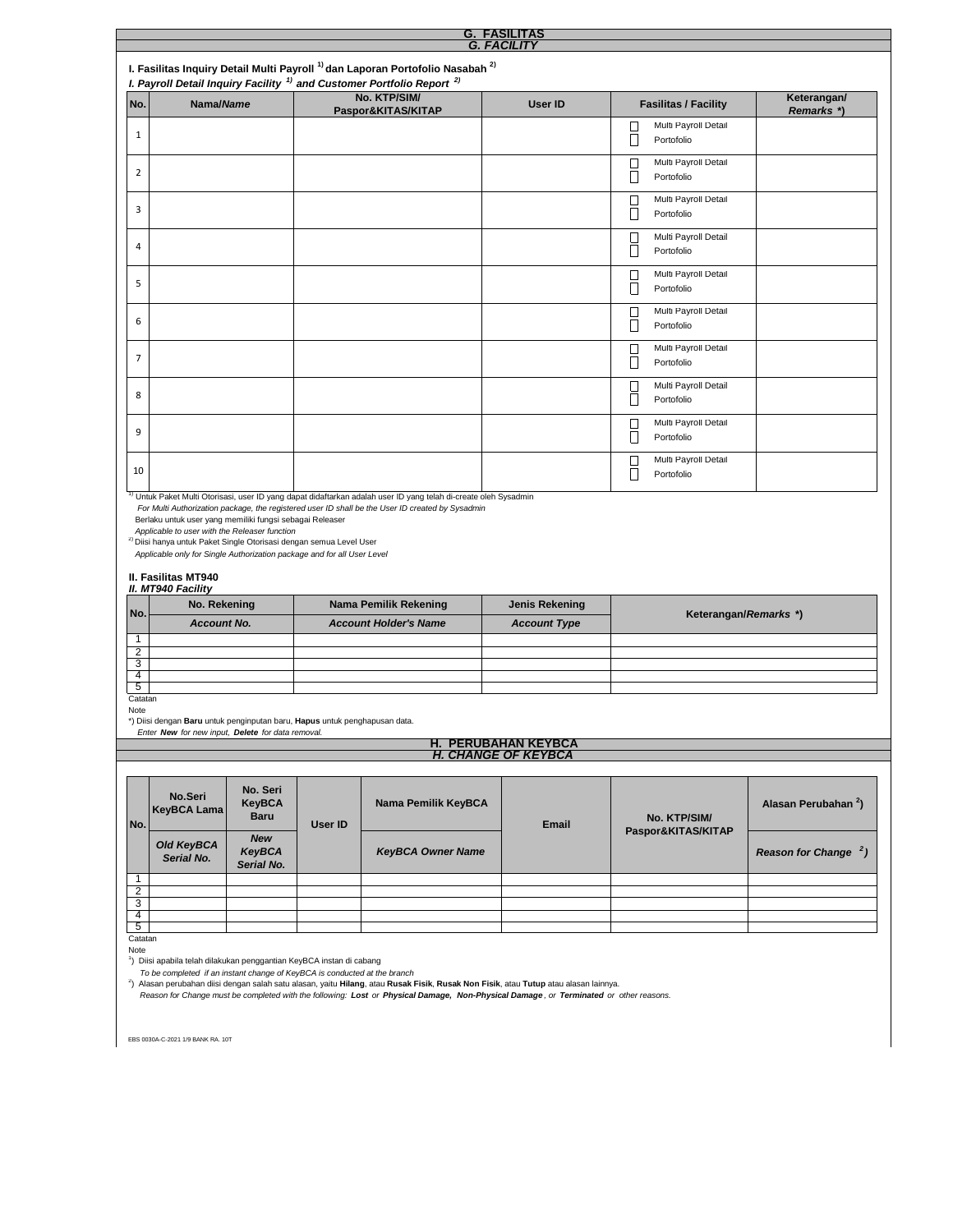|                                                                                                           |                                                                                                                                                                                                                                                                                                                                                                                                                                                                                                                                                                                                                                                                                                                                                                                                                                                                                                                                                                                                                                                                                                                                                                                                                                                                                                                                                                                                                                                                                                                                                                                                                                                                                                                                                                                                                                                                                                                                                                                                                                                                                                                                                                                                                                                                                                                                                                                                                                                                                                                                                                                                 | <b>PERNYATAAN NASABAH</b>                      |                                                                          |                 |
|-----------------------------------------------------------------------------------------------------------|-------------------------------------------------------------------------------------------------------------------------------------------------------------------------------------------------------------------------------------------------------------------------------------------------------------------------------------------------------------------------------------------------------------------------------------------------------------------------------------------------------------------------------------------------------------------------------------------------------------------------------------------------------------------------------------------------------------------------------------------------------------------------------------------------------------------------------------------------------------------------------------------------------------------------------------------------------------------------------------------------------------------------------------------------------------------------------------------------------------------------------------------------------------------------------------------------------------------------------------------------------------------------------------------------------------------------------------------------------------------------------------------------------------------------------------------------------------------------------------------------------------------------------------------------------------------------------------------------------------------------------------------------------------------------------------------------------------------------------------------------------------------------------------------------------------------------------------------------------------------------------------------------------------------------------------------------------------------------------------------------------------------------------------------------------------------------------------------------------------------------------------------------------------------------------------------------------------------------------------------------------------------------------------------------------------------------------------------------------------------------------------------------------------------------------------------------------------------------------------------------------------------------------------------------------------------------------------------------|------------------------------------------------|--------------------------------------------------------------------------|-----------------|
|                                                                                                           |                                                                                                                                                                                                                                                                                                                                                                                                                                                                                                                                                                                                                                                                                                                                                                                                                                                                                                                                                                                                                                                                                                                                                                                                                                                                                                                                                                                                                                                                                                                                                                                                                                                                                                                                                                                                                                                                                                                                                                                                                                                                                                                                                                                                                                                                                                                                                                                                                                                                                                                                                                                                 | <b>I. CUSTOMER'S STATEMENTS</b>                |                                                                          |                 |
| 3. Dengan ini kami memberikan otorisasi kepada BCA untuk:<br>We hereby authorize BCA to do the following: | 1. Dengan ini kami mengajukan permohonan sebagaimana dicantumkan pada bagian awal Formulir ini<br>We hereby submit this application as set out at the beginning of this Form.<br>2. Dengan ini kami menyatakan bahwa semua informasi yang kami berikan dalam Formulir ini adalah benar.<br>We hereby declare that all information provided in this Form is true.<br>a. Mendaftarkan, mengubah, atau menghapus data KlikBCA Bisnis sesuai permohonan kami dalam Formulir ini.<br>Registering, changing, or deleting the KlikBCA Bisnis data as per our request in this Form.<br>b. Mempersiapkan dan memberikan perangkat aplikasi KlikBCA Bisnis seperti yang tercantum dalam ketentuan KlikBCA Bisnis.<br>Preparing and delivering the KlikBCA Bisnis application as contained in the terms for KlikBCA Bisnis.<br>c. Mengirimkan kode aktivasi KeyBCA ke alamat email setiap pemegang User ID KlikBCA Bisnis yang tercantum dalam Formulir ini.<br>Sending KeyBCA activation code to each email address of the holder of KlikBCA Bisnis User ID specified in this Form.<br>4. Dengan ini kami memberikan kuasa kepada BCA untuk memproses transaksi yang kami lakukan pada Aplikasi KlikBCA Bisnis<br>termasuk melakukan pendebetan terhadap rekening sebagaimana yang tercantum dalam Formulir ini untuk keperluan pemrosesan transaksi<br>maupun untuk pembayaran biaya yang timbul sehubungan dengan transaksi yang kami lakukan melalui KlikBCA Bisnis.<br>We hereby authorize BCA to process the transaction we conduct through the KlikBCA Bisnis,<br>including to debit the account as specified in this Form for transaction processing purposes<br>as well as for payment of fees incurred in relation to the transactions that we make through KlikBCA Bisnis.<br>5. Dengan ini kami menyatakan telah membaca, memahami, menerima, dan menyetujui "Ketentuan KlikBCA Bisnis BCA" dan.<br>kami bertanggung jawab penuh atas setiap pelaksanaan instruksi yang kami berikan dalam Formulir ini dan dengan ini kami membebaskan BCA<br>dari segala tuntutan, gugatan, dan atau tindakan hukum lain dari pihak manapun sehubungan dengan pelaksanaan instruksi dimaksud.<br>We hereby confirm that we have read, understood, accepted and agreed to the "Terms and Conditions for KlikBCA Bisnis BCA" and we.<br>shall be fully responsible for the execution of each instruction under this Form and we hereby indemnify and hold BCA harmless against<br>any demand, claim, and or any other legal action instituted by any parties in relation to the execution of such instruction. |                                                |                                                                          |                 |
| We have made the above statements properly.<br>Meterai/ Duty Stamp                                        |                                                                                                                                                                                                                                                                                                                                                                                                                                                                                                                                                                                                                                                                                                                                                                                                                                                                                                                                                                                                                                                                                                                                                                                                                                                                                                                                                                                                                                                                                                                                                                                                                                                                                                                                                                                                                                                                                                                                                                                                                                                                                                                                                                                                                                                                                                                                                                                                                                                                                                                                                                                                 |                                                |                                                                          |                 |
| Nama, tanda tangan, stempel perusahaan *)<br>Name, signature, company stamp *)                            |                                                                                                                                                                                                                                                                                                                                                                                                                                                                                                                                                                                                                                                                                                                                                                                                                                                                                                                                                                                                                                                                                                                                                                                                                                                                                                                                                                                                                                                                                                                                                                                                                                                                                                                                                                                                                                                                                                                                                                                                                                                                                                                                                                                                                                                                                                                                                                                                                                                                                                                                                                                                 |                                                |                                                                          |                 |
|                                                                                                           | *) Penandatangan adalah wakil yang sah dari Nasabah pemilik KlikBCA Bisnis (sesuai dengan kewenangan<br>pengurus sebagaimana tercantum dalam anggaran dasar Nasabah pemilik KlikBCA Bisnis yang bersangkutan).<br>The signatory shall be the authorised representative of the KlikBCA Bisnis Customer (as evident in<br>the articles of association of the relevant KlikBCA Bisnis Customer)                                                                                                                                                                                                                                                                                                                                                                                                                                                                                                                                                                                                                                                                                                                                                                                                                                                                                                                                                                                                                                                                                                                                                                                                                                                                                                                                                                                                                                                                                                                                                                                                                                                                                                                                                                                                                                                                                                                                                                                                                                                                                                                                                                                                    |                                                |                                                                          |                 |
|                                                                                                           |                                                                                                                                                                                                                                                                                                                                                                                                                                                                                                                                                                                                                                                                                                                                                                                                                                                                                                                                                                                                                                                                                                                                                                                                                                                                                                                                                                                                                                                                                                                                                                                                                                                                                                                                                                                                                                                                                                                                                                                                                                                                                                                                                                                                                                                                                                                                                                                                                                                                                                                                                                                                 | J. PROSES VALIDASI DAN OTORISASI DATA OLEH BCA |                                                                          |                 |
|                                                                                                           |                                                                                                                                                                                                                                                                                                                                                                                                                                                                                                                                                                                                                                                                                                                                                                                                                                                                                                                                                                                                                                                                                                                                                                                                                                                                                                                                                                                                                                                                                                                                                                                                                                                                                                                                                                                                                                                                                                                                                                                                                                                                                                                                                                                                                                                                                                                                                                                                                                                                                                                                                                                                 | J. DATA VALIDATION AND Authorization BY BCA    |                                                                          |                 |
|                                                                                                           | Telah Divalidasi oleh Cabang yang Menerima Permohonan<br><b>KlikBCA Bisnis</b>                                                                                                                                                                                                                                                                                                                                                                                                                                                                                                                                                                                                                                                                                                                                                                                                                                                                                                                                                                                                                                                                                                                                                                                                                                                                                                                                                                                                                                                                                                                                                                                                                                                                                                                                                                                                                                                                                                                                                                                                                                                                                                                                                                                                                                                                                                                                                                                                                                                                                                                  |                                                | Telah Diproses oleh BCA Kantor Pusat<br>Processed by the BCA Head Office |                 |
|                                                                                                           | Validated by Branch receiving the KlikBCA Bisnis Application                                                                                                                                                                                                                                                                                                                                                                                                                                                                                                                                                                                                                                                                                                                                                                                                                                                                                                                                                                                                                                                                                                                                                                                                                                                                                                                                                                                                                                                                                                                                                                                                                                                                                                                                                                                                                                                                                                                                                                                                                                                                                                                                                                                                                                                                                                                                                                                                                                                                                                                                    |                                                |                                                                          |                 |
|                                                                                                           | Mengetahui                                                                                                                                                                                                                                                                                                                                                                                                                                                                                                                                                                                                                                                                                                                                                                                                                                                                                                                                                                                                                                                                                                                                                                                                                                                                                                                                                                                                                                                                                                                                                                                                                                                                                                                                                                                                                                                                                                                                                                                                                                                                                                                                                                                                                                                                                                                                                                                                                                                                                                                                                                                      | Yang memproses                                 | Yang memvalidasi                                                         | Mengetahui      |
| Yang memvalidasi<br>Validated by                                                                          | Acknowledged by                                                                                                                                                                                                                                                                                                                                                                                                                                                                                                                                                                                                                                                                                                                                                                                                                                                                                                                                                                                                                                                                                                                                                                                                                                                                                                                                                                                                                                                                                                                                                                                                                                                                                                                                                                                                                                                                                                                                                                                                                                                                                                                                                                                                                                                                                                                                                                                                                                                                                                                                                                                 | Processed by                                   | Validated by                                                             | Acknowledged by |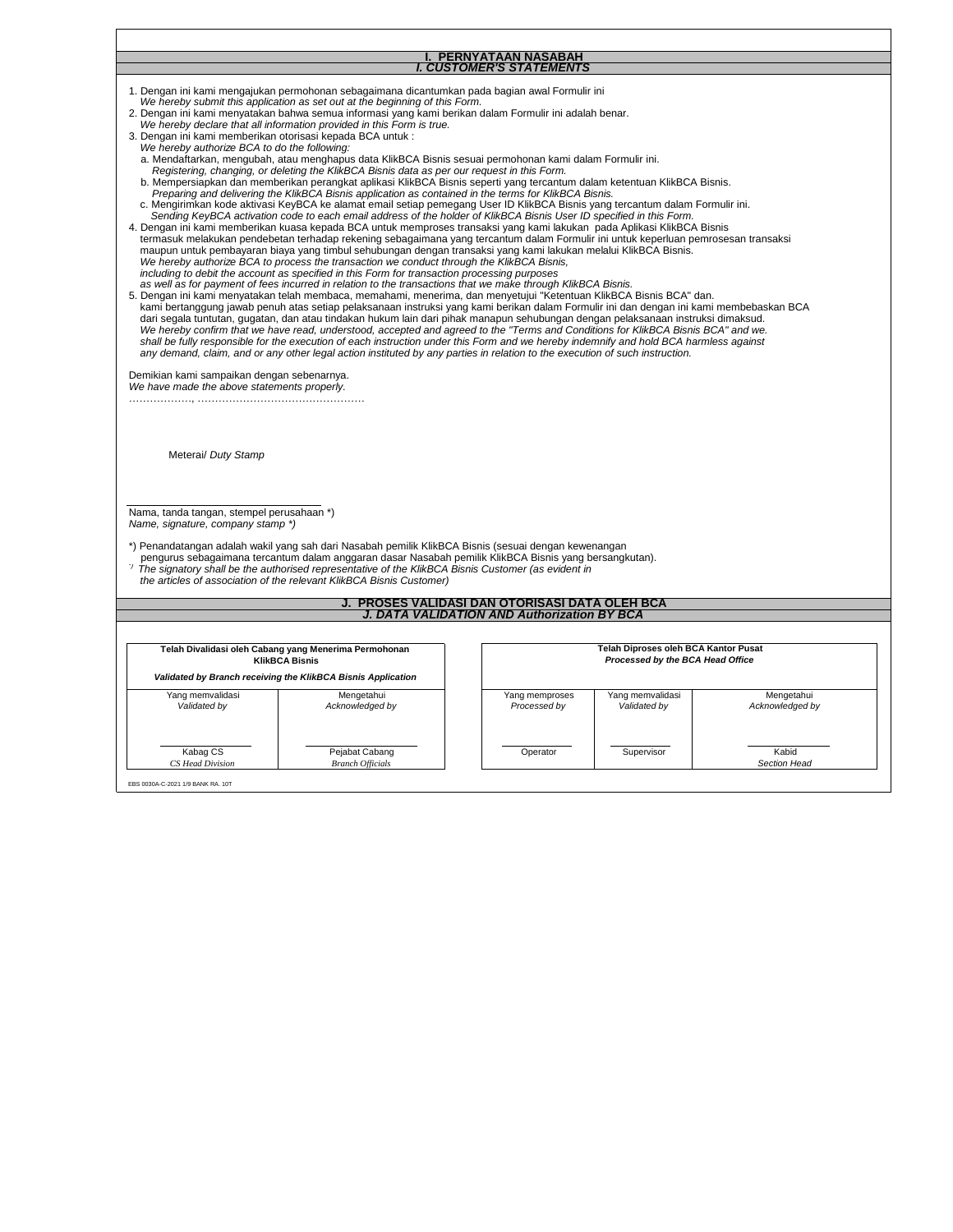| I. Pengaturan SFTP / SFTP Settings                                                                                                                                                                                                                                                                                                                                      |        |                                                  |                                                                                                                                                                                                           | L1. HEI Cooperation Attachment and Type of Mean(s) of Delivery (Filled by Customer)                                                                                                                                                                                                     |                |                                                   |        |                                                                                                                                                                                                                                                    |  |
|-------------------------------------------------------------------------------------------------------------------------------------------------------------------------------------------------------------------------------------------------------------------------------------------------------------------------------------------------------------------------|--------|--------------------------------------------------|-----------------------------------------------------------------------------------------------------------------------------------------------------------------------------------------------------------|-----------------------------------------------------------------------------------------------------------------------------------------------------------------------------------------------------------------------------------------------------------------------------------------|----------------|---------------------------------------------------|--------|----------------------------------------------------------------------------------------------------------------------------------------------------------------------------------------------------------------------------------------------------|--|
| 1. Jenis Workflow*)<br>1. Type of Workflow*)                                                                                                                                                                                                                                                                                                                            |        | : Workflow, untuk fitur<br>Workflow, for feature |                                                                                                                                                                                                           | Multi Payroll                                                                                                                                                                                                                                                                           |                | Multi Auto-Transfer Lainnya:                      | Other. |                                                                                                                                                                                                                                                    |  |
|                                                                                                                                                                                                                                                                                                                                                                         |        |                                                  | Non Workflow, untuk fitur Multi Payroll                                                                                                                                                                   |                                                                                                                                                                                                                                                                                         |                | Multi Auto-Transfer                               |        |                                                                                                                                                                                                                                                    |  |
|                                                                                                                                                                                                                                                                                                                                                                         |        | Workflow, for feature                            |                                                                                                                                                                                                           |                                                                                                                                                                                                                                                                                         |                | $\Box$ Lainnya:<br>Multi Auto-Transfer            | Other. |                                                                                                                                                                                                                                                    |  |
| 2. Nama Pengirim di Email Notifikasi*): Workflow, untul<br>2. Sender Name in Beneficiary Email*) Workflow, for feature                                                                                                                                                                                                                                                  |        |                                                  |                                                                                                                                                                                                           | Multi Payroll                                                                                                                                                                                                                                                                           |                |                                                   |        | Other: and the contract of the contract of the contract of the contract of the contract of the contract of the                                                                                                                                     |  |
|                                                                                                                                                                                                                                                                                                                                                                         |        |                                                  | Non Workflow, untuk fitur Multi Payroll                                                                                                                                                                   |                                                                                                                                                                                                                                                                                         |                | Multi Auto-Transfer                               |        | Lainnya:_______________                                                                                                                                                                                                                            |  |
| *) ☑ Fitur yang sama hanya dapat memilih salah satu                                                                                                                                                                                                                                                                                                                     |        | Workflow, for feature                            |                                                                                                                                                                                                           |                                                                                                                                                                                                                                                                                         |                |                                                   | Other. |                                                                                                                                                                                                                                                    |  |
| *)Ø Same feature can only choose one                                                                                                                                                                                                                                                                                                                                    |        |                                                  |                                                                                                                                                                                                           |                                                                                                                                                                                                                                                                                         |                |                                                   |        |                                                                                                                                                                                                                                                    |  |
| 3. Jalur Komunikasi                                                                                                                                                                                                                                                                                                                                                     |        | $:\Box$ MPLS**                                   | VPN**)                                                                                                                                                                                                    |                                                                                                                                                                                                                                                                                         |                |                                                   |        |                                                                                                                                                                                                                                                    |  |
| 3. Communication Lane                                                                                                                                                                                                                                                                                                                                                   |        | No                                               | Development - Host /                                                                                                                                                                                      | Tambah/Hapus                                                                                                                                                                                                                                                                            | No             | Development - Host /                              |        | Tambah/Hapus                                                                                                                                                                                                                                       |  |
|                                                                                                                                                                                                                                                                                                                                                                         |        | 1                                                | <b>Network IP Address</b>                                                                                                                                                                                 | Add/Delete                                                                                                                                                                                                                                                                              | 1.             | <b>Network IP Address</b>                         |        | Add/Delete                                                                                                                                                                                                                                         |  |
|                                                                                                                                                                                                                                                                                                                                                                         |        | $\overline{2}$                                   |                                                                                                                                                                                                           |                                                                                                                                                                                                                                                                                         | $\overline{2}$ |                                                   |        |                                                                                                                                                                                                                                                    |  |
|                                                                                                                                                                                                                                                                                                                                                                         |        | 3                                                |                                                                                                                                                                                                           | **) Untuk Jenis Koneksi MPLS atau Internet VPN, tuliskan IP NAT alokasi dari Tim Network BCA                                                                                                                                                                                            | 3              |                                                   |        |                                                                                                                                                                                                                                                    |  |
| 4. Penanggung Jawab                                                                                                                                                                                                                                                                                                                                                     |        |                                                  |                                                                                                                                                                                                           | For MPLS or VPN Connection Type, enter NAT IP allocated by BCA Network Team<br>**) Untuk Jenis Koneksi MPLS informasikan ISP yang digunakan (Telkom, Icon+, JTPM, Biznet, CBN, atau lainnya)<br>For MPLS Connection Type, inform used ISP (Telkom, Icon+, JTPM, Biznet, CBN, or others) |                |                                                   |        |                                                                                                                                                                                                                                                    |  |
| 4. Person in Charge                                                                                                                                                                                                                                                                                                                                                     |        |                                                  |                                                                                                                                                                                                           |                                                                                                                                                                                                                                                                                         |                | Tanda Tangan/                                     |        | Penanggung Jawab /                                                                                                                                                                                                                                 |  |
| No<br>Nama / Name<br>1                                                                                                                                                                                                                                                                                                                                                  |        | NIK / NIP                                        | Jabatan                                                                                                                                                                                                   | Email                                                                                                                                                                                                                                                                                   |                | <b>Signature</b>                                  |        | Person in Charge                                                                                                                                                                                                                                   |  |
| 2                                                                                                                                                                                                                                                                                                                                                                       |        |                                                  |                                                                                                                                                                                                           |                                                                                                                                                                                                                                                                                         |                |                                                   |        | Project Manager<br>Public Key PGP BCA/BCA Public Key PGP                                                                                                                                                                                           |  |
| 3<br>4                                                                                                                                                                                                                                                                                                                                                                  |        |                                                  |                                                                                                                                                                                                           |                                                                                                                                                                                                                                                                                         |                |                                                   |        | Password Public Key PGP BCA/BCA Public Key PGP Password<br>User ID BCA Client Monitoring/BCA Client Monitoring User ID                                                                                                                             |  |
| 5<br>Catatan / Note:                                                                                                                                                                                                                                                                                                                                                    |        |                                                  |                                                                                                                                                                                                           |                                                                                                                                                                                                                                                                                         |                |                                                   |        | Password User ID SFTP BCA / SFTP BCA User ID Password                                                                                                                                                                                              |  |
|                                                                                                                                                                                                                                                                                                                                                                         |        |                                                  | Workflow, for feature                                                                                                                                                                                     | Non Workflow, untuk fitur   Multi Payroll   Multi Auto-Transfer   Auto Collection   Lainnya:                                                                                                                                                                                            |                |                                                   |        | _ Multi Payroll □ Multi Auto-Transfer □ Auto Collection □ Lainnya:<br>Other:                                                                                                                                                                       |  |
|                                                                                                                                                                                                                                                                                                                                                                         |        | Workflow, for feature<br>Workflow, for feature   |                                                                                                                                                                                                           | □ Multi Payroll   Multi Auto-Transfer   Auto Collection   Lainnya:<br>Non Workflow, untuk fitur Multi Payroll Multi Auto-Transfer Auto Collection   Lainnya:                                                                                                                            |                |                                                   |        | Other.<br>Other: the contract of the contract of the contract of the contract of the contract of the contract of the contract of the contract of the contract of the contract of the contract of the contract of the contract of the con<br>Other: |  |
|                                                                                                                                                                                                                                                                                                                                                                         |        | MPLS**<br>÷                                      | VPN**)                                                                                                                                                                                                    |                                                                                                                                                                                                                                                                                         |                |                                                   |        |                                                                                                                                                                                                                                                    |  |
|                                                                                                                                                                                                                                                                                                                                                                         |        | No                                               | Development - Host /<br><b>Network IP Address</b>                                                                                                                                                         | Tambah/Hapus<br>Add/Delete                                                                                                                                                                                                                                                              | No             | Development - Host /<br><b>Network IP Address</b> |        | Tambah/Hapus<br>Add/Delete                                                                                                                                                                                                                         |  |
|                                                                                                                                                                                                                                                                                                                                                                         |        | 2                                                |                                                                                                                                                                                                           |                                                                                                                                                                                                                                                                                         | 1<br>2         |                                                   |        |                                                                                                                                                                                                                                                    |  |
|                                                                                                                                                                                                                                                                                                                                                                         |        | 3                                                |                                                                                                                                                                                                           | **) Untuk Jenis Koneksi MPLS atau Internet VPN, tuliskan IP NAT alokasi dari Tim Network BCA                                                                                                                                                                                            | 3              |                                                   |        |                                                                                                                                                                                                                                                    |  |
|                                                                                                                                                                                                                                                                                                                                                                         |        |                                                  |                                                                                                                                                                                                           | For MPLS or VPN Connection Type, enter NAT IP allocated by BCA Network Team<br>**) Untuk Jenis Koneksi MPLS informasikan ISP yang digunakan (Telkom, Icon+, JTPM, Biznet, CBN, atau lainnya)<br>For MPLS Connection Type, inform used ISP (Telkom, Icon+, JTPM, Biznet, CBN, or others) |                |                                                   |        |                                                                                                                                                                                                                                                    |  |
| Nama / Name                                                                                                                                                                                                                                                                                                                                                             |        | NIK / NIP                                        | Jabatan                                                                                                                                                                                                   | Email                                                                                                                                                                                                                                                                                   |                | Tanda Tangan/                                     |        | Penanggung Jawab /                                                                                                                                                                                                                                 |  |
|                                                                                                                                                                                                                                                                                                                                                                         |        |                                                  |                                                                                                                                                                                                           |                                                                                                                                                                                                                                                                                         |                | <b>Signature</b>                                  |        | Person in Charge<br>Project Manager                                                                                                                                                                                                                |  |
|                                                                                                                                                                                                                                                                                                                                                                         |        |                                                  |                                                                                                                                                                                                           |                                                                                                                                                                                                                                                                                         |                |                                                   |        | Public Key PGP BCA/BCA Public Key PGP<br>Password Public Key PGP BCA/BCA Public Key PGP Password                                                                                                                                                   |  |
|                                                                                                                                                                                                                                                                                                                                                                         |        |                                                  |                                                                                                                                                                                                           |                                                                                                                                                                                                                                                                                         |                |                                                   |        | User ID BCA Client Monitoring/BCA Client Monitoring User ID                                                                                                                                                                                        |  |
| 1. Type of Workflow*)<br>2. Nama Pengirim di Email Notifikasi*): Workflow, untul<br>2. Sender Name in Beneficiary Email*) Workflow, for feature<br>*) Ø Fitur yang sama hanya dapat memilih salah satu<br>*) Ø Same feature can only choose one<br>3. Jalur Komunikasi<br>3. Communication Lane<br>4. Penanggung Jawab<br>4. Person in Charge<br>No<br>1<br>2<br>3<br>4 |        |                                                  |                                                                                                                                                                                                           |                                                                                                                                                                                                                                                                                         |                |                                                   |        |                                                                                                                                                                                                                                                    |  |
|                                                                                                                                                                                                                                                                                                                                                                         |        |                                                  | 1. Penanggung jawab Public Key PGP BCA dan Password Public Key PGP BCA harus orang yang berbeda.<br>1. Person in Charge for BCA Public Key PGP and BCA Public Key PGP Password must be a different person | 2. Penanggung jawab User ID BCA Client Monitoring dan Password User ID BCA Client Monitoring harus orang yang berbeda.<br>2. Person in Charge for BCA Client Monitoring User ID and Password BCA Client Monitoring User ID must be a different person.                                  |                |                                                   |        | Password BCA Client Monitoring User ID/Password BCA Client<br>Monitoring User ID                                                                                                                                                                   |  |
|                                                                                                                                                                                                                                                                                                                                                                         |        |                                                  |                                                                                                                                                                                                           | Diisi oleh BCA / Filled by BCA                                                                                                                                                                                                                                                          |                |                                                   |        |                                                                                                                                                                                                                                                    |  |
|                                                                                                                                                                                                                                                                                                                                                                         | $:$ Rp |                                                  |                                                                                                                                                                                                           |                                                                                                                                                                                                                                                                                         |                |                                                   |        |                                                                                                                                                                                                                                                    |  |
|                                                                                                                                                                                                                                                                                                                                                                         | : Rp   |                                                  | per bulan / tahun                                                                                                                                                                                         |                                                                                                                                                                                                                                                                                         |                |                                                   |        |                                                                                                                                                                                                                                                    |  |
|                                                                                                                                                                                                                                                                                                                                                                         |        |                                                  | Monthly / Yearly                                                                                                                                                                                          |                                                                                                                                                                                                                                                                                         |                |                                                   |        |                                                                                                                                                                                                                                                    |  |
|                                                                                                                                                                                                                                                                                                                                                                         |        |                                                  |                                                                                                                                                                                                           |                                                                                                                                                                                                                                                                                         |                |                                                   |        |                                                                                                                                                                                                                                                    |  |
|                                                                                                                                                                                                                                                                                                                                                                         |        |                                                  |                                                                                                                                                                                                           |                                                                                                                                                                                                                                                                                         |                |                                                   |        |                                                                                                                                                                                                                                                    |  |
| 5<br>Catatan / Note:<br>Biaya Kerja Sama<br>Cooperation Charges<br>Biaya Berkala<br>Periodical Charge<br>Rekening Pendebetan Biaya<br>Charges Account<br>Disetujui Oleh / Approved By:<br>PT. BANK CENTRAL ASIA, Tbk.<br>Divisi / Satuan Kerja _                                                                                                                        |        |                                                  |                                                                                                                                                                                                           |                                                                                                                                                                                                                                                                                         |                |                                                   |        |                                                                                                                                                                                                                                                    |  |
| Division / Work Unit                                                                                                                                                                                                                                                                                                                                                    |        |                                                  |                                                                                                                                                                                                           |                                                                                                                                                                                                                                                                                         |                |                                                   |        |                                                                                                                                                                                                                                                    |  |
|                                                                                                                                                                                                                                                                                                                                                                         |        |                                                  |                                                                                                                                                                                                           |                                                                                                                                                                                                                                                                                         |                |                                                   |        |                                                                                                                                                                                                                                                    |  |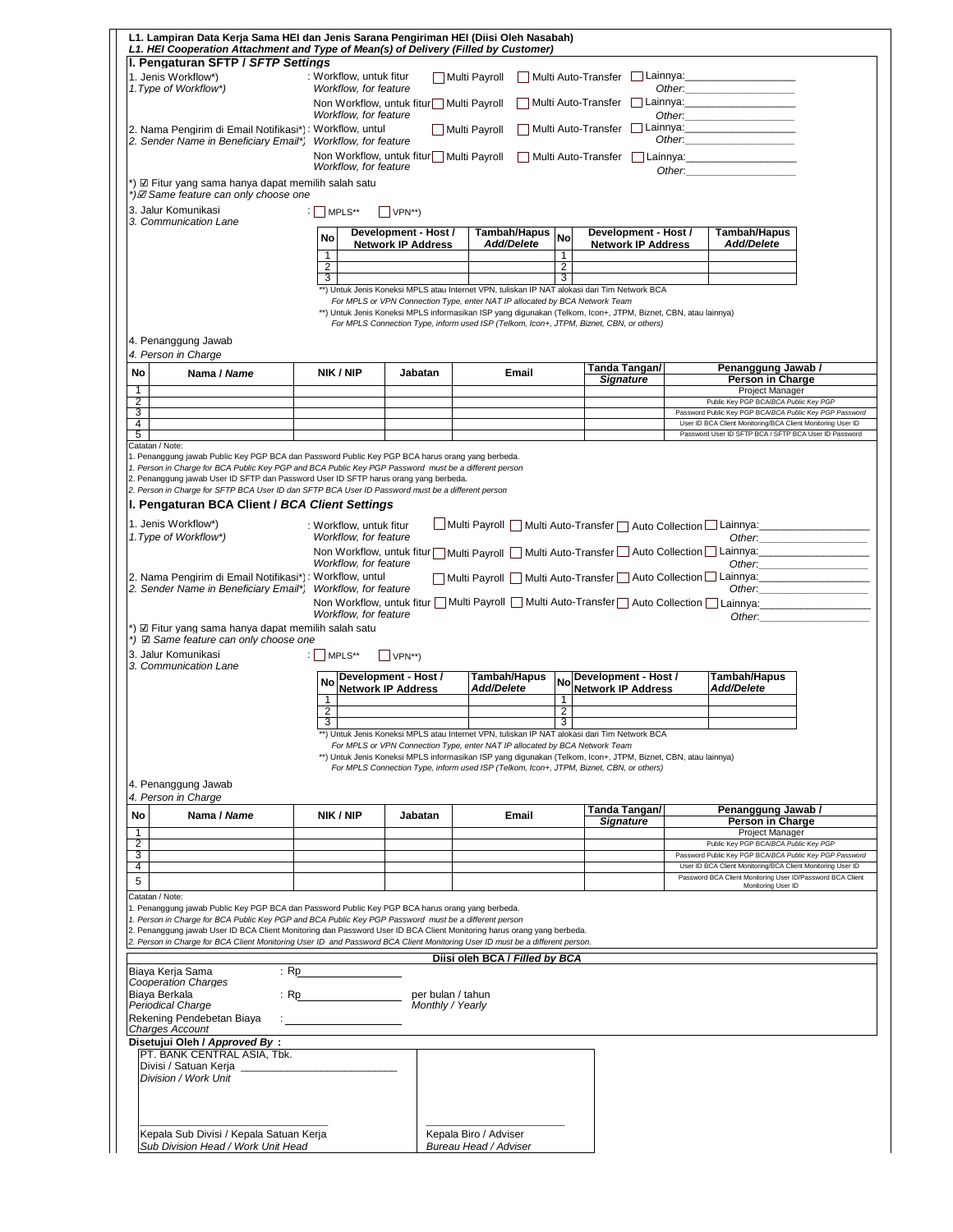EBS 0030A-C-2021 1/9 BANK RA. 10T

 $\overline{\phantom{0}}$